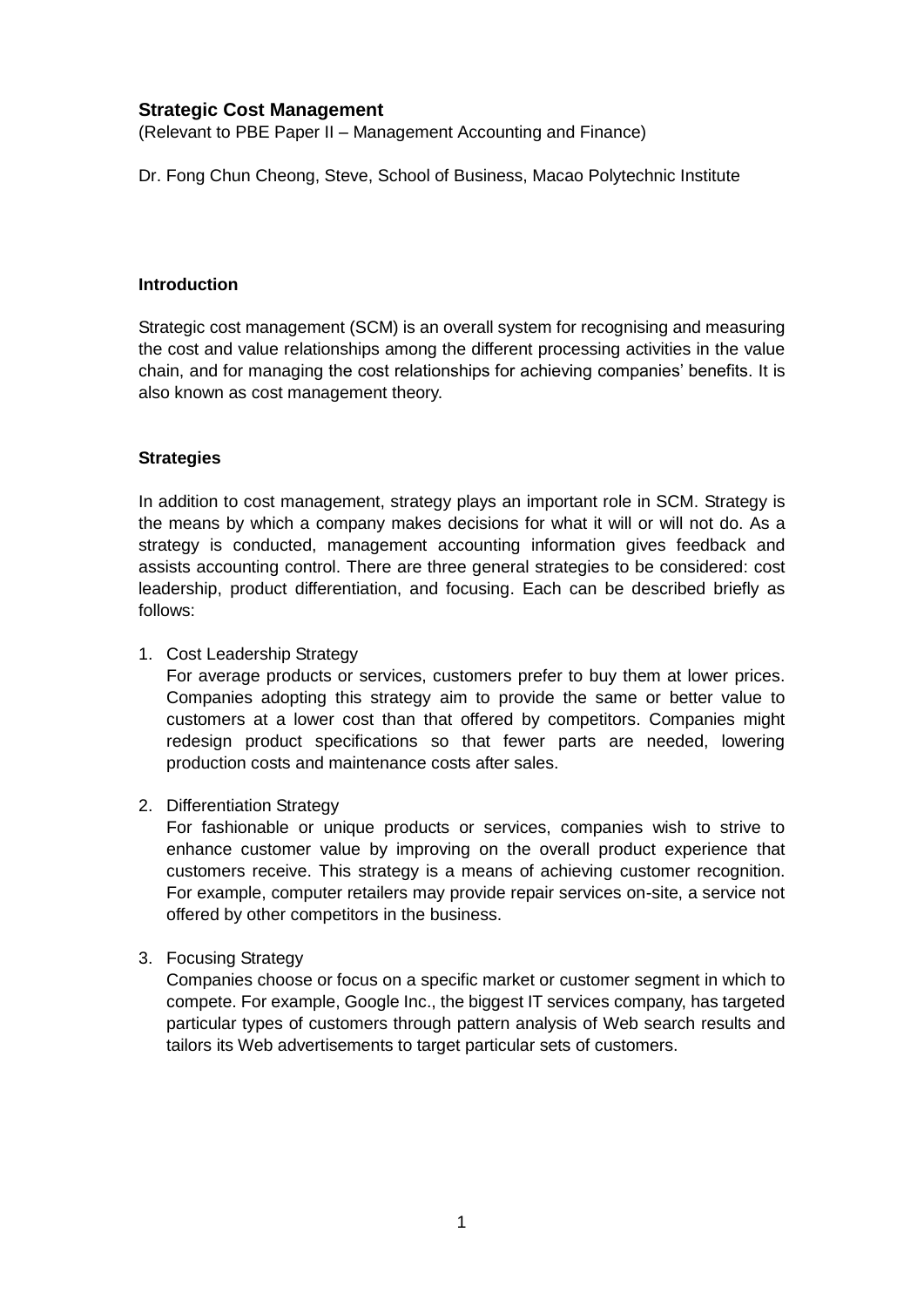## **Competitive Environment**

In the modern competitive environment, companies are greatly concerned with their investment and related utilization of resources. They make efficient spending decisions based on a strategic vision and their capabilities to develop value from that investment. For a long time, companies have attempted to cut costs in the short-term without really considering sustainable growth and integration with the company business strategy.

To face increasing global competition, new markets, and tightening regulation, flourishing companies must develop a multi-dimensional cost competence. SCM utilizes cost and management accounting data about a company and its competitors for use in developing and monitoring the business strategy. It emphasizes cost reduction and continuous improvement and change, rather than merely recording costs.

It has been observed that the established cost control systems mostly maintain the status quo, and that the methods of performing the current activities are not reviewed. SCM goes a step further and attempts several approaches for efficient management of costs. For example, a useful cost reduction strategy allows managers to concentrate on direct savings to achieve maximum value. This is an effective way of reducing costs and increasing revenues, thus facilitating better overall business performance.

Michael Porter's concepts of cost leadership and differentiation have had a significant impact on company management. The concepts provide the basis of the strategic approach to cost management, as they explain what a company should do to achieve success.

SCM has become crucial in establishing company strategies for accomplishing organizational objectives. Different cost drivers are clearly determined and managed. The identification of key cost drivers helps companies, especially service companies, to focus on important activities, which usually constitute over 80% of the total costs.

### **Benefits of Strategic Cost Management**

Strategic cost management provides numerous benefits to companies. First and foremost, it provides the business with an improved picture of its sources of profit.

In the value chain management of a business, the benefits of SCM are recognized through the identification and analysis of value chain segments. Some benefits are as follows:

- (i) Development of a framework for guiding the strategic allocation of business resources to the core business processes and activities;
- (ii) Improvement of the business by identifying its cost drivers, leading to value-added articulation of its strategic plans into costing measures; and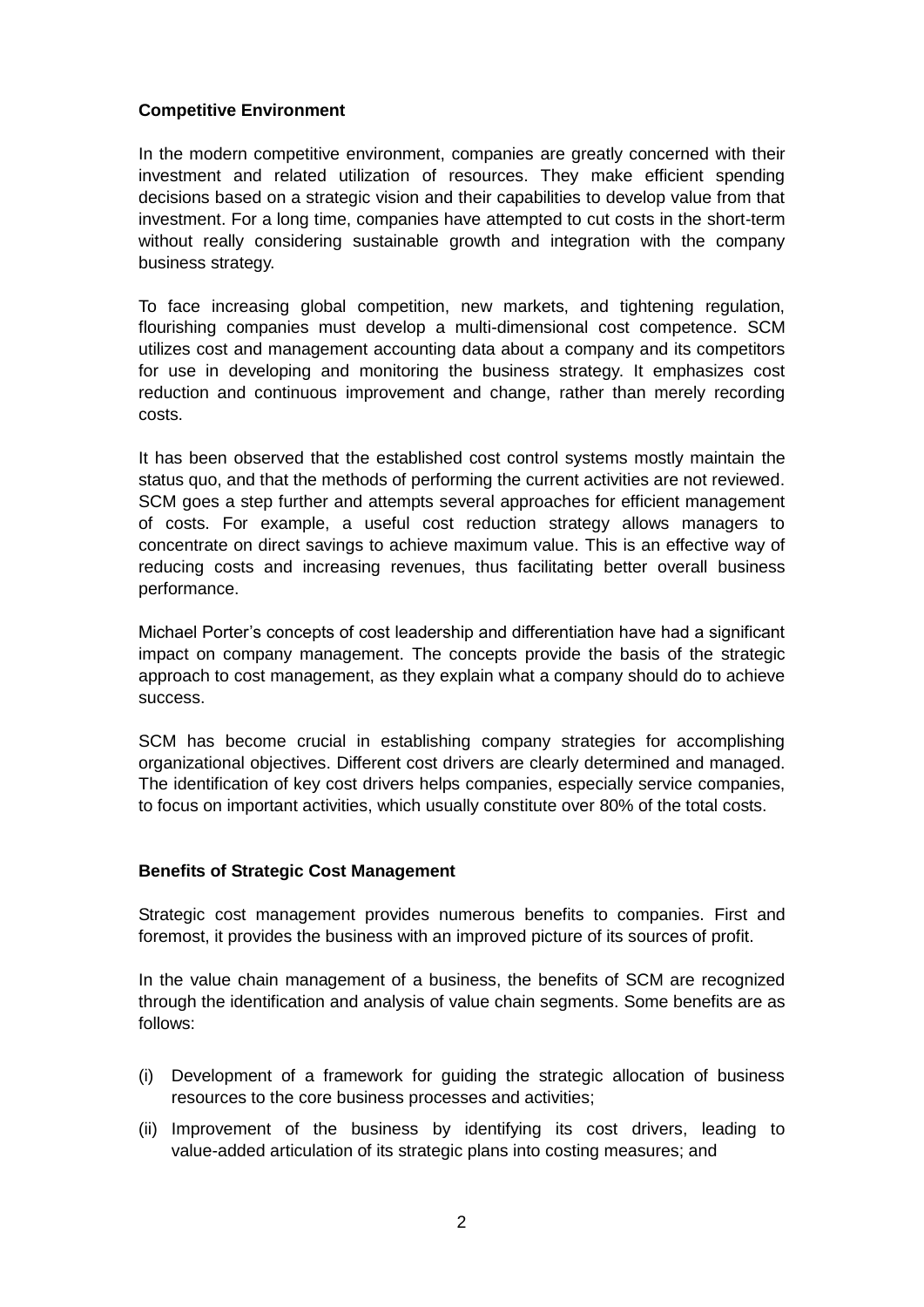(iii) Facilitating the business in assessing and analysing how activity-based techniques can be adopted at different levels throughout the business to improve its cost accounting functions, such as in budgeting, job costing and process costing.

## **The Industrial Value Chain**

Value creation and addition activities begin from the purchase of basic raw materials and continue to the disposal of the finished product by the end-user customers. Of key importance to a value-chain framework is the realization that various production activities are arranged to form complex linkages. There are internal linkages within the company and external linkages outside the company.

Internal linkages refer to the relationships among activities that are arranged within a company's portion of the value chain. External linkages refer to the company's value-chain activities that are performed with its suppliers on the back side and customers on the front side.

### **Main Activities of Strategic Cost Management in the Industrial Value Chain**

There are five main activities and applications of strategic cost management in the value chain. They are arranged in sequence as: 1. product design; 2. product costing; 3. activity analysis; 4. make or buy decisions; and 5. marketing channel decisions.

1. Product Design

Product designers usually do not have cost information, thus they are likely to start by creating designs that may not be cost-efficient. To begin, companies start forming teams comprising product designers, production engineers, management accountants and marketing managers as part of their new product development efforts. However, some companies spend less effort on product design, thus leading to high product costs and frequent design changes.

2. Product Costing

Product cost information is essential to companies. This information is necessary for companies to recognize the activities that relate to each product or to more product groups, and to decide on appropriate pricing and other company policies. It is of essential importance to work out the correct product costs.

3. Activity Analysis

It is crucial to clarify activities that add cost but not value for customers. These are non-valued activities and need be reduced from the business in order for the company to maintain its competitive position.

Non-value added activities comprise inspection, internal movements and waiting for the next operation. These relate to increases in production or service lead time and hence unnecessary expenses. To deduce, a business that has a large number of non-value added activities would form barriers to the introduction of new products in a timely manner and within acceptable cost limits.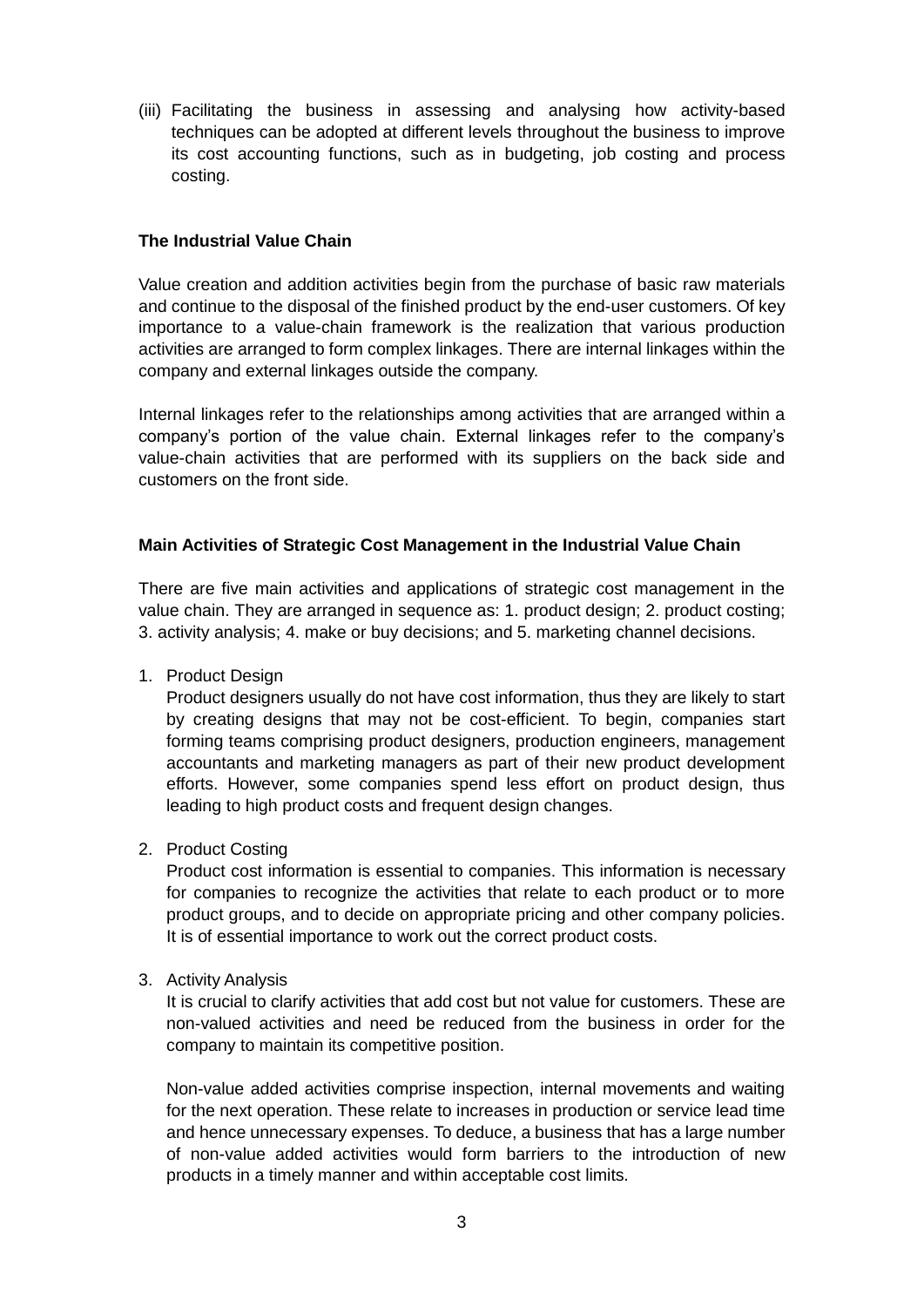4. Make or Buy Decisions

Make or buy decisions are important strategic considerations, especially under cost leadership. For instance, the decision to outsource a component is likely to result in a number of activities, leading to additional overhead. A sophisticated assessment of costs enables managers to outsource only those parts that are not strategically significant or are more economical for outsiders to produce.

5. Marketing Channel Decisions

Selection of product distribution, either through traditional wholesaling and retailing channels or through modern electronic business channels, can benefit from the SCM approach. The decision to sell to specific customers through specific channels is one possibility.

SCM approaches need value chain team members to work together to identify process improvements that reduce costs across the value chain, for instance, team-based value engineering, on-site supplier assistance, cross-enterprise cost reduction, joint brainstorming effort on product development, supply chain redesign effort, and supplier suggestions. The cost measures vary among suppliers, manufacturers and distributors. An example of a manufacturer's internal linkage is described below.

# **Internal Linkage Analysis Example**

The cost details of producing a machine component are as follows:

Direct materials: \$3 per component; no minimum ordering cost.

Direct labour: \$12 per direct labour hour; no minimum basic wages.

Purchasing: Three clerks, each of which earns a \$150,000 annual salary; each clerk is capable of processing 2,500 purchase orders per year. Variable processing costs: \$5 per purchase order processed for clerical work, computer services and postal delivery.

Warranty: Two repair agents, each of which is paid a salary of \$140,000 per year; each repair agent is capable of repairing 2,500 units per year. Variable repair costs: \$20 per component repaired.

| <b>Activities</b> | <b>Activity Driver</b> | Activity | <b>Current Activity</b> | Expected |
|-------------------|------------------------|----------|-------------------------|----------|
|                   |                        | Capacity | Demand                  | Activity |
|                   |                        |          |                         | Demand   |
| Material usage    | Number of              | 100,000  | 100,000                 | 40,000   |
|                   | parts                  |          |                         |          |
| Production        | Direct labour          | 5,000    | 5,000                   | 2,500    |
|                   | hours                  |          |                         |          |
| Purchasing        | Number of              | 7,500    | 6,250                   | 3,250    |
| components        | orders                 |          |                         |          |
| Warranty repair   | Number of              | 5,000    | 4,000                   | 2,500    |
|                   | defective              |          |                         |          |
|                   | products               |          |                         |          |

The expected number of units to be produced is 10,000.